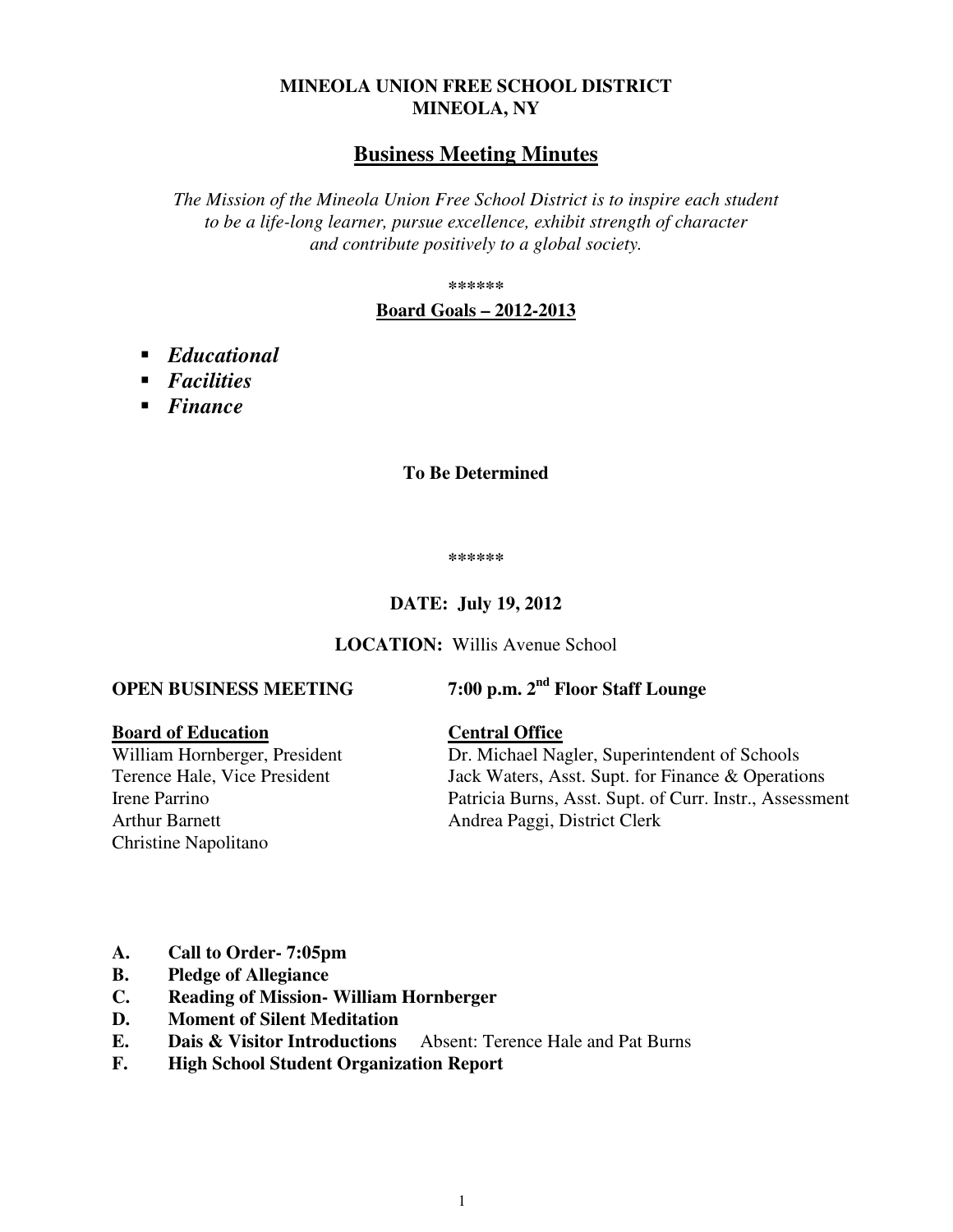#### **G. Old Business**

Mr. Hornberger asked the Board if there was any old business. Ms. Parrino asked if the school start date and times are posted. The Superintendent stated the information is on the website. Ms. Parrino asked the Superintendent for an update of the survey results. The Superintendent stated that the Board and the strategic planning committee have received the results and they will be discussed during the retreat, then results will be released to the public. Dr. Nagler stated that a presentation can be done on the survey results.

Mr. Hornberger asked for a construction update. The Superintendent stated that Hampton is still waiting on some windows and the floors can not be installed until this happens. The roof will be done next week. August  $3<sup>rd</sup>$  is the anticipated completion date of all the primes and then the furniture will be installed. The new library will be open on time. He stated that the district had received comments from SED on the Meadow project and the architects are in the process of responding. The target start date is 9/1 with the completion by the end of the fiscal year. A temporary library has been set up on the stage. The conversion of the old library into three classrooms is almost complete and room 106 is being split. The High School Art Room, the demolition, wiring, lighting, and patching has been complete. The painter will be there on Monday and then the floor will be complete. At Jackson Avenue, the plumbing will be done next week. The next big job is the science lab and the furniture will be there at the end of August. The Superintendent stated that the current PA system at the Meadow Drive is not repairable and he would like to replace the system with the Boards permission. He stated that the cost would be \$32,000 and there would not be a need to bid as this is a state contract. Mr. Hornberger polled the Board for permission to replace the PA system and all were in favor, none opposed. Mr. Hornberger told the Superintendent that the work can take place.

Mr. Hornberger asked for an update on negotiations. The Superintendent stated that he had a meeting last night with the teachers; he reported that there was incremental progress and the next meeting is 8/23. He reported that he is at in impasse with the custodians and the aides. A mediator has been assigned and there will be a meeting in September. It was reported that the district is not yet at an impasse with AMSA or clerical.

Mr. Hornberger asked for an update on the out of state book allocation. The Superintendent stated that the district is not required to provide the books. The Superintendent stated that he had received the child's list and we do have 4 of the books and we do have enough to supply them. He stated that he is prepared to let him have the books and would require him to sign off for them. The Superintendent asked the Board if there were any concerns regarding this issue. Mr. Barnett stated that he wants the parent to sign and return the books, but he also feel that this parent should be made aware that we are not obligated to do so. Mr. Barnett asked Mr. Heidelberger if providing the books could set a precedent. Mr. Heidelberger stated that it could and he was in agreement with Dr. Nagler that something should be put in writing.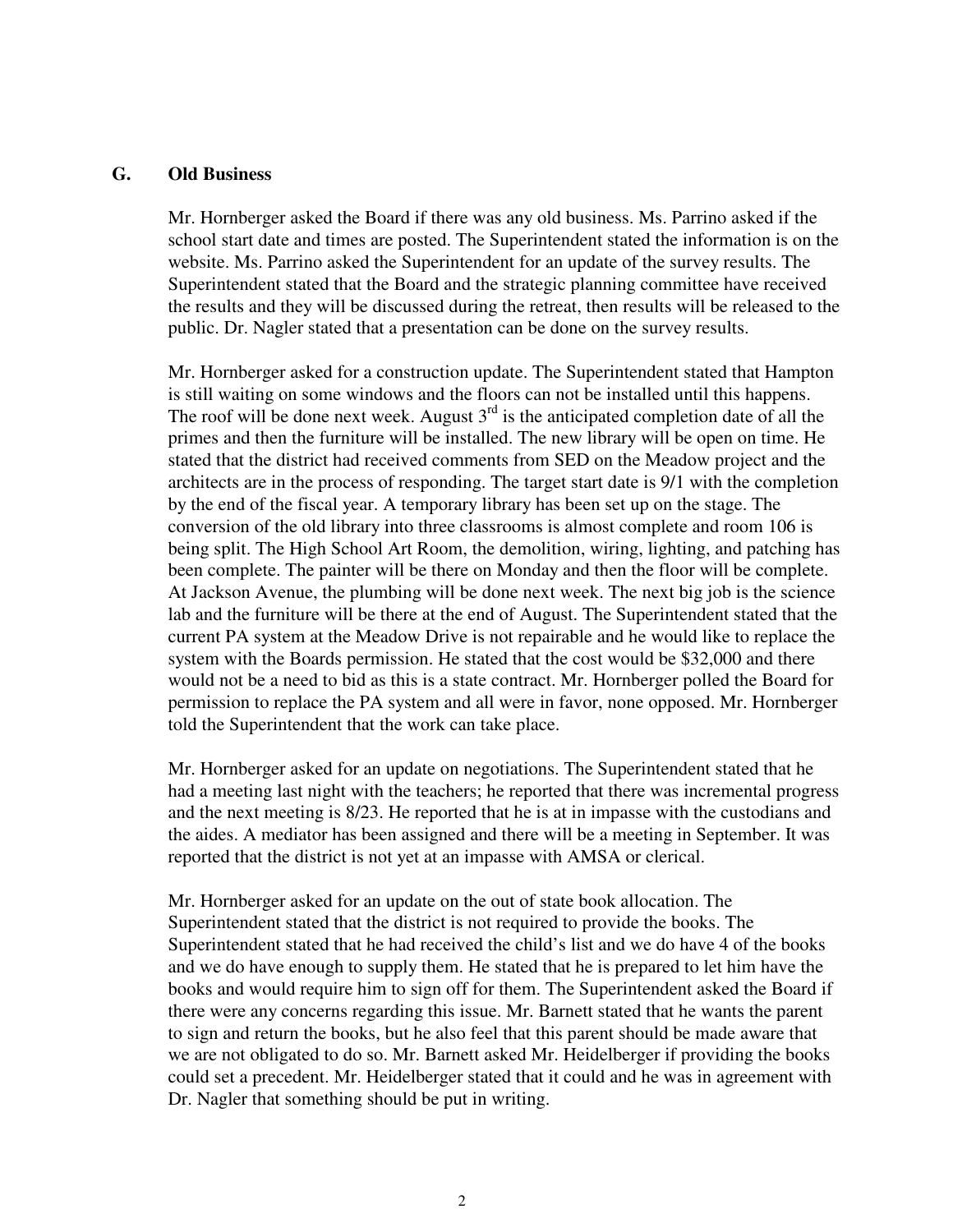Mr. Hornberger asked for an update on the UPK program. The Superintendent stated that our UPK and our teachers will be housed in Willis Avenue. The parents have been notified. There are 54 children enrolled with a waiting list.

There was no other old business.

#### **H. New Business**

#### 1. **Receipt of Internal Auditor's Agreed Upon Procedure Report**

**RESOLUTION # 5- BE IT RESOLVED** that the Board of Education of the Mineola UFSD hereby acknowledges receipt of the Internal Auditor's Agreed Upon Procedures Report related to the District's Special Education audit previously reviewed by the Audit Committee.

| <b>Motion:</b> | Christine Napolitano  |
|----------------|-----------------------|
| Second:        | <b>Arthur Barnett</b> |

Discussion: The Superintendent explained Resolution #5 and 6. He stated that the Board received the report of the internal audits of the district's Special Education and Risk Assessment. The internal auditors took a strong look at Special Education and the findings included that the district needs to get proper reimbursement for services provided. A corrective action will be done after the resolution is approved and Mr. Waters has 90 days to complete it.

| Yes: | Christine Napolitano  | No: | None |
|------|-----------------------|-----|------|
|      | <b>Arthur Barnett</b> |     |      |
|      | Irene Parrino         |     |      |
|      | William Hornberger    |     |      |
|      |                       |     |      |

**Passed:** Yes

#### 2. **Receipt of Internal Auditor's Agreed Upon Procedure Report**

**RESOLUTION #6- BE IT RESOLVED** that the Board of Education of the Mineola UFSD hereby acknowledges receipt of the Internal Auditor's Agreed Upon Procedures Report related to the District's Risk Assessment audit previously reviewed by the Audit Committee.

| <b>Motion:</b> | Christine Napolitano  |
|----------------|-----------------------|
| Second:        | <b>Arthur Barnett</b> |

There was no discussion.

**Yes:** Christine Napolitano **No:** No: None Arthur Barnett Irene Parrino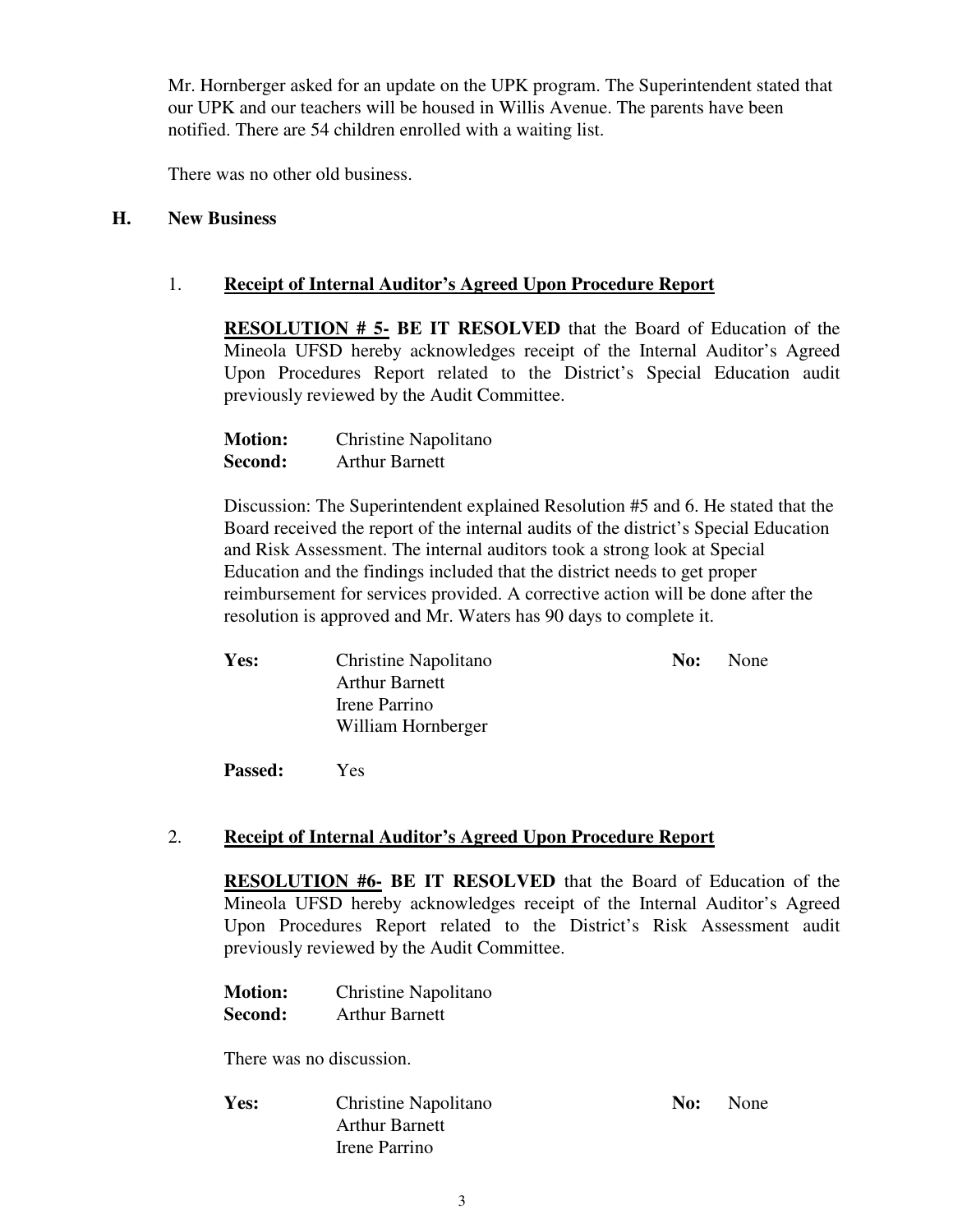#### William Hornberger

**Passed:** Yes

### 3. **Change Order**

**RESOLUTION # 7- BE IT RESOLVED** that the Board of Education of the Mineola UFSD accepts Change Order No. G1 for Contract G- General Work for the building addition to the Hampton Street School Building addition in the amount of \$12,671.90. This change order has been reviewed and approved by the architect and the Contractor.

| <b>Motion:</b> | <b>Arthur Barnett</b> |
|----------------|-----------------------|
| Second:        | Christine Napolitano  |

Discussion: Mr. Waters explained when the foundation was started at Hampton Street; a drain was discovered that needed to be moved, at an additional cost. Mr. Waters explained that the money was available as the district had planned for the possibility of additional issues.

| Yes: | Christine Napolitano  | No: | None |
|------|-----------------------|-----|------|
|      | <b>Arthur Barnett</b> |     |      |
|      | Irene Parrino         |     |      |
|      | William Hornberger    |     |      |
|      |                       |     |      |

**Passed:** Yes

#### 4. **Change Order**

**RESOLUTION # 8- BE IT RESOLVED** that the Board of Education of the Mineola UFSD accepts Change Order No. H1 for Contract H-HVAC for the building addition to the Hampton Street School Building addition in the amount of -\$1,350.00. This change order has been reviewed and approved by the architect and the Contractor.

**Motion:** Christine Napolitano **Second:** Irene Parrino

Discussion: Mr. Waters explained that this was a credit for work that was not needed.

**Yes:** Christine Napolitano **No:** No: None Arthur Barnett Irene Parrino William Hornberger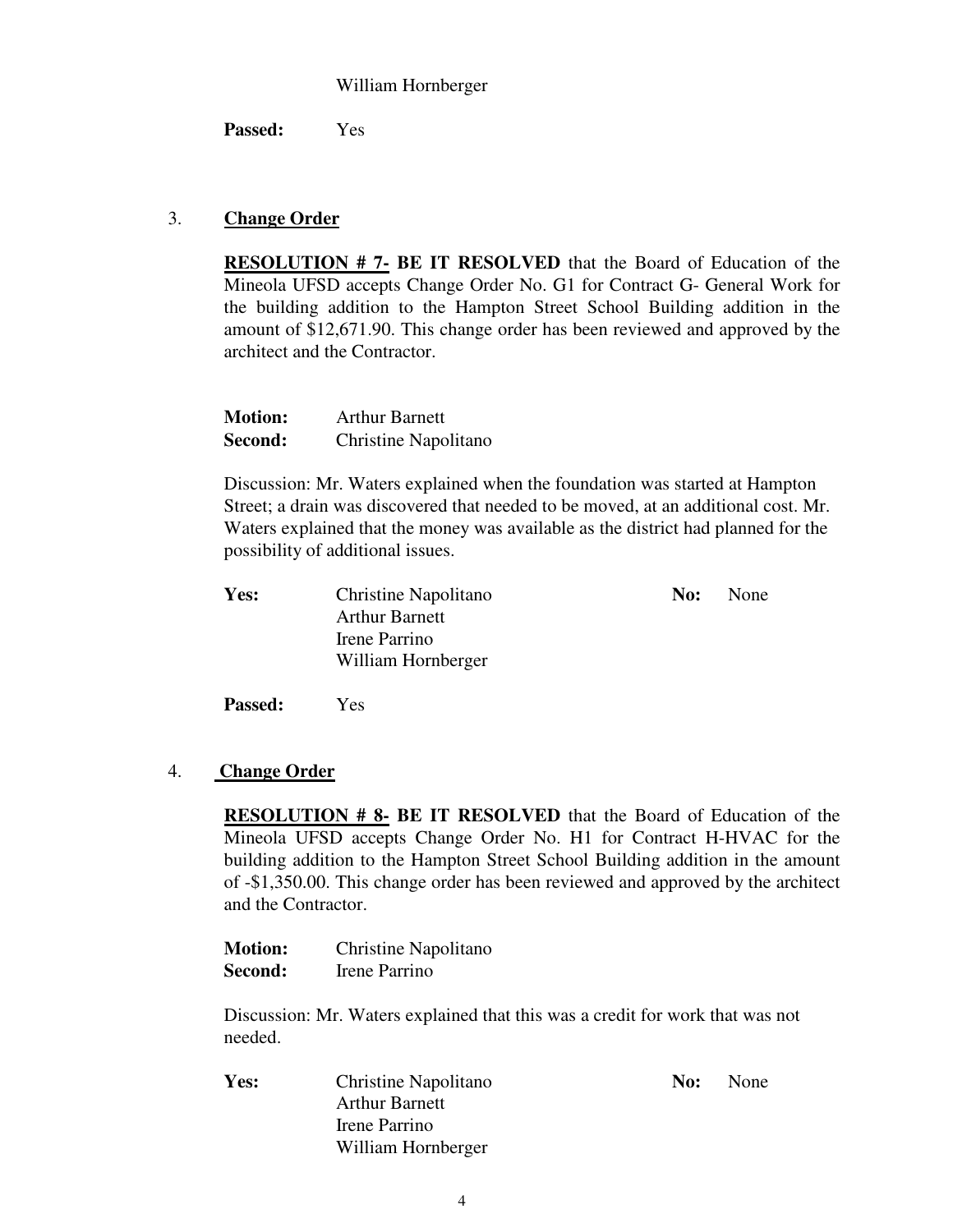**Passed:** Yes

#### **I. Consensus Agenda**

**RESOLUTION # 9- BE IT RESOLVED THAT** the Board of Education approves Consensus Agenda items I.1.a. through I.5.a., as presented.

| <b>Motion:</b> | Christine Napolitano  |
|----------------|-----------------------|
| Second:        | <b>Arthur Barnett</b> |

Discussion: Ms. Napolitano had a question regarding item 2.a.1 and stated that in the past the district offered driver's education in the summer and then it was dropped. Ms. Napolitano asked if it was possible to revisit this and possibly sending out a survey to gauge community interest. The Superintendent stated that eventually these cars are going to need major repairs and this is a self funded program. Currently the district owns the two cars which are approximately 12 years old and they are only used for driver's ed. At this point there are no plans to purchase new cars. Mr. Hornberger asked the Superintendent for clarification of item 2.2 g  $\&$  h annual contracts with CORE and Syntax. The Superintendent stated that both had 2% increases and were reflected correctly in the budget as the district was aware of the increase.

| <b>Yes:</b> | Christine Napolitano  | No: | None |
|-------------|-----------------------|-----|------|
|             | <b>Arthur Barnett</b> |     |      |
|             | Irene Parrino         |     |      |
|             | William Hornberger    |     |      |
|             |                       |     |      |

**Passed:** Yes

#### **1. Accepting of Minutes**

a. That the Board of Education accepts the minutes of April 17, 2012 business meeting.

## **2. Instruction**

- a. Appointments
	- 1. That the Board of Education approves the appointment of Vincent Russo to the position of Driver Education Coordinator for Fall 2012 and Spring 2013 driver education program. Driver Education Coordinator and Instructor stipends: as per MTA contract. The Driver Education program is self funded.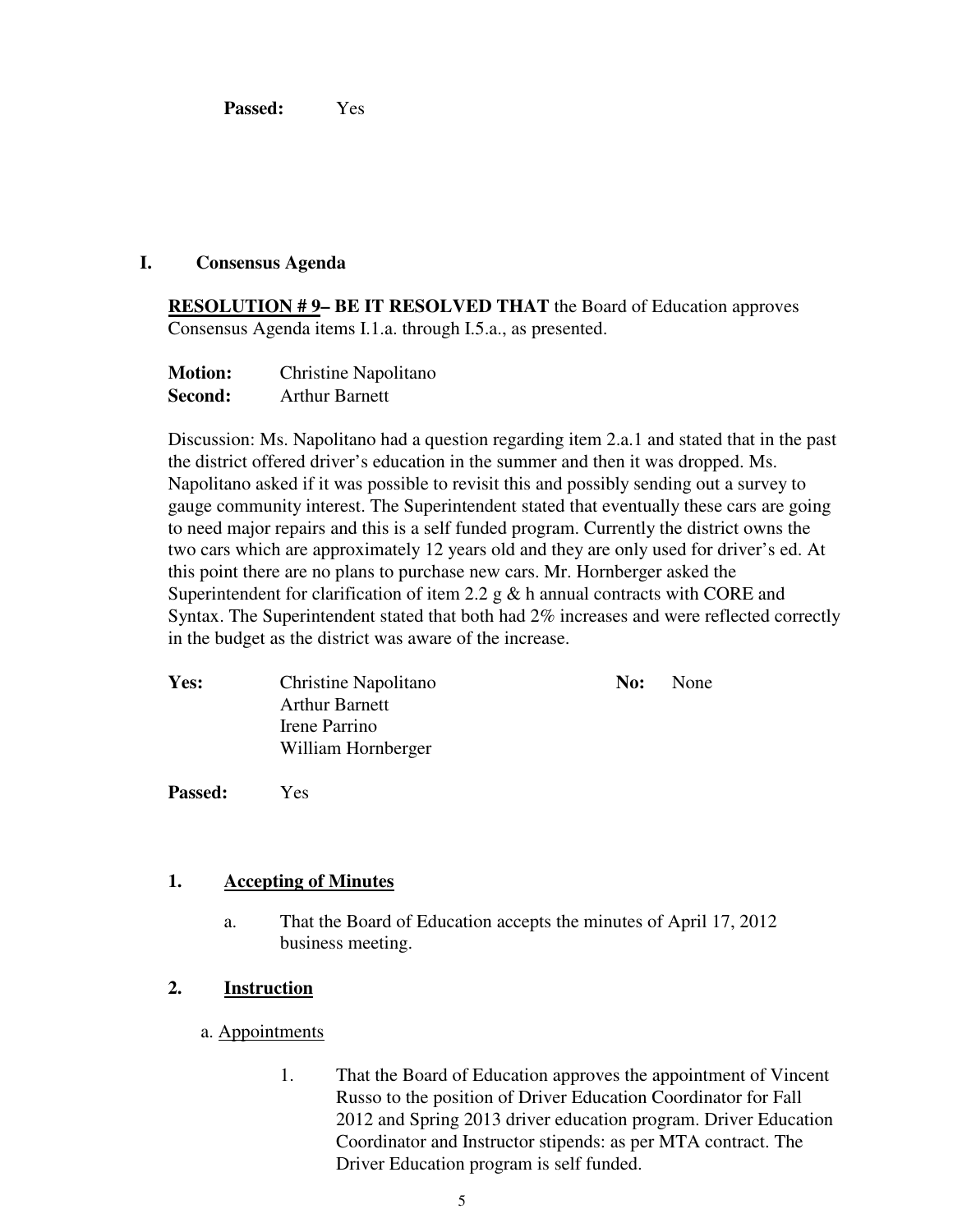#### b. Appointment of Coaches

|                                                  | That the Board of Education approves the appointment of the |             |           |
|--------------------------------------------------|-------------------------------------------------------------|-------------|-----------|
| following coaches for the 2012-2013 school year. |                                                             |             |           |
| <b>Position</b>                                  | <b>Employee Name</b>                                        | <b>Step</b> | Stipend   |
| Soccer- $8th$ grade girls                        | <b>Bruce Vatske</b>                                         |             | \$4740.00 |
| Soccer- $7th$ grade girls                        | Dena Zornberg                                               |             | \$3896.00 |

#### **2.1. Instruction: Committee on Special Education Actions**

None

### **2.2. Instruction: Contracted Instructional Services**

- a. That the Board of Education approves the contract for instructional services between the Hagedorn Little Village School and the Mineola UFSD for the 2012-2013 school year.
- b. That the Board of Education approves the contract for related services between Brookville Center for Children's Services and the Mineola UFSD for the 2012-2013 school year.
- c. That the Board of Education approves Special Education services agreement between Hicksville UFSD and the Mineola UFSD for the 2012- 2013 school year.
- d. That the Board of Education approves the related service agreement between Abilities Inc. and the Mineola UFSD for the 2012- 2013 school year.
- e. That the Board of Education approves the instructional services contract between Mill Neck Manor School for the Deaf and the Mineola UFSD for the 2012- 2013 school year.
- f. That the Board of Education approves the Individual Related Services Provider Agreement between Deborah J. Bousquet and the Mineola UFSD for the 2012- 2013 school year.
- g. That the Board of Education approves the application and contract between the Mineola Union Free School District and CORE for services for the period July 2, 2012 to June 30, 2013.
- h. That the Board of Education approves the contract between the Mineola Union Free School District and Syntax for communication services for the period July 1, 2012 to June 30, 2013. Cost: \$60,630.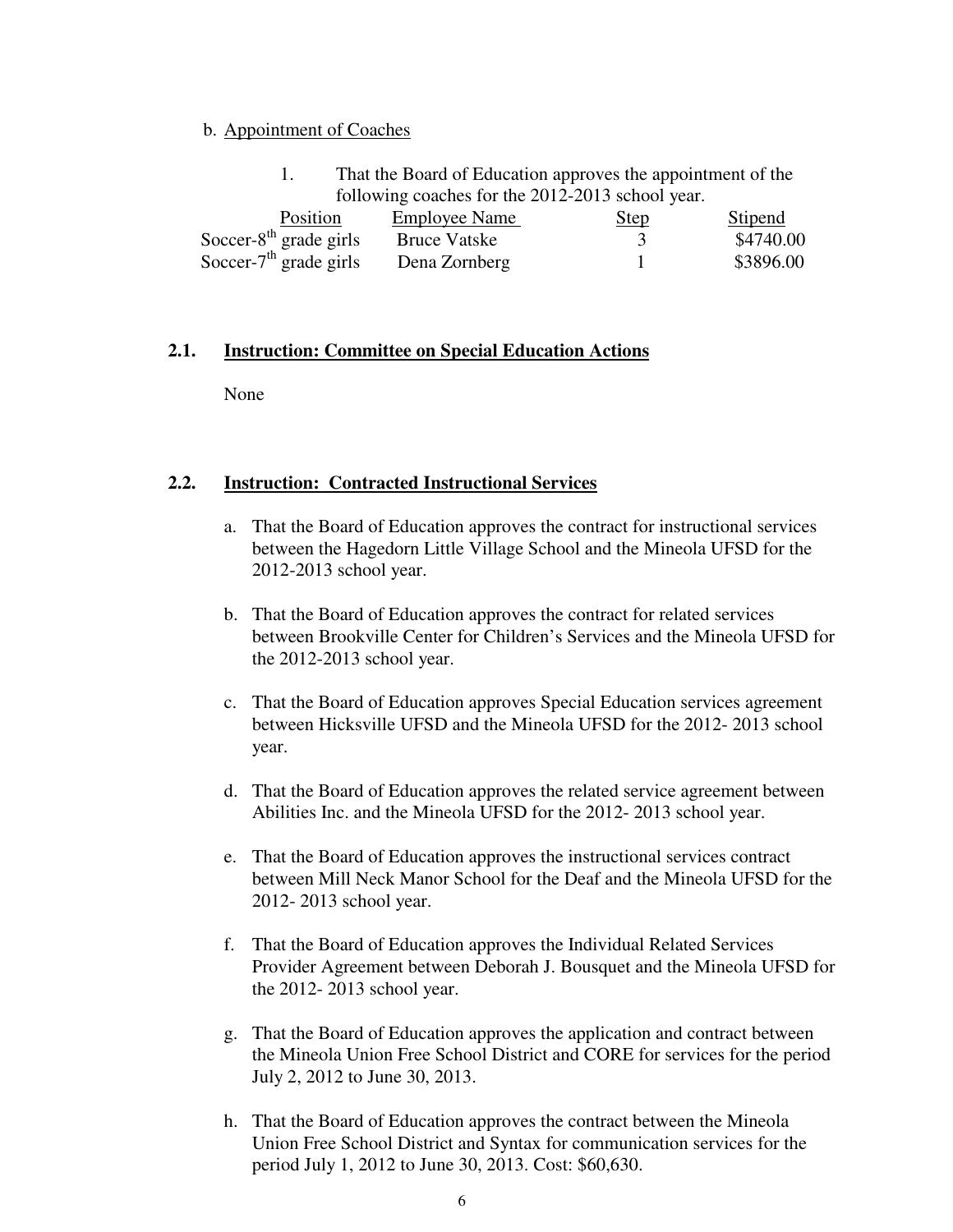## **2.3. Instruction: Student Actions**

That the Board of Education approves the following overnight field trips:

• Frost Valley Environmental Center, Claryville , NY, Monday, November 5- Wednesday, November 7, 2012 for AP Environmental Science and AP Biology Students.

## **2.4. Instruction: Other**

None

## **3. Civil Service**

- a. Appointments
	- 1. That the Board of Education approves the appointment of Karen Dombeck, to the part time Seasonal Teacher Aide for Special Education effective 07/09/2012, with a split shift, at a salary of \$36.04 per hour (2009/2010 Teacher Aide Salary Schedule).
	- 2. That the Board of Education approves the appointment of Thomas Leek, to the position of Leave Replacement Cleaner, for Paul Ruppel, at the Willis Avenue School, effective 7/18/12, until the end of Paul's leave. Salary will be \$41,459, Step 1, prorated (2009/2010 Custodial Salary Schedule).
- b. Leave of Absence
	- 1. That the Board of Education approves a paid Medical Leave of Absence to Paul Ruppel, Head Custodian I, effective July 18, 2012. Leave will be approximately 4 to 6 weeks and at doctor's discretion.

## **4. Business/Finance**

- a. Treasurer's Report
	- 1. That the Board of Education accepts the Treasurer's Report for the period ending May 31, 2012 and directs that it be placed on file.
- b. Approval of Invoices and Payroll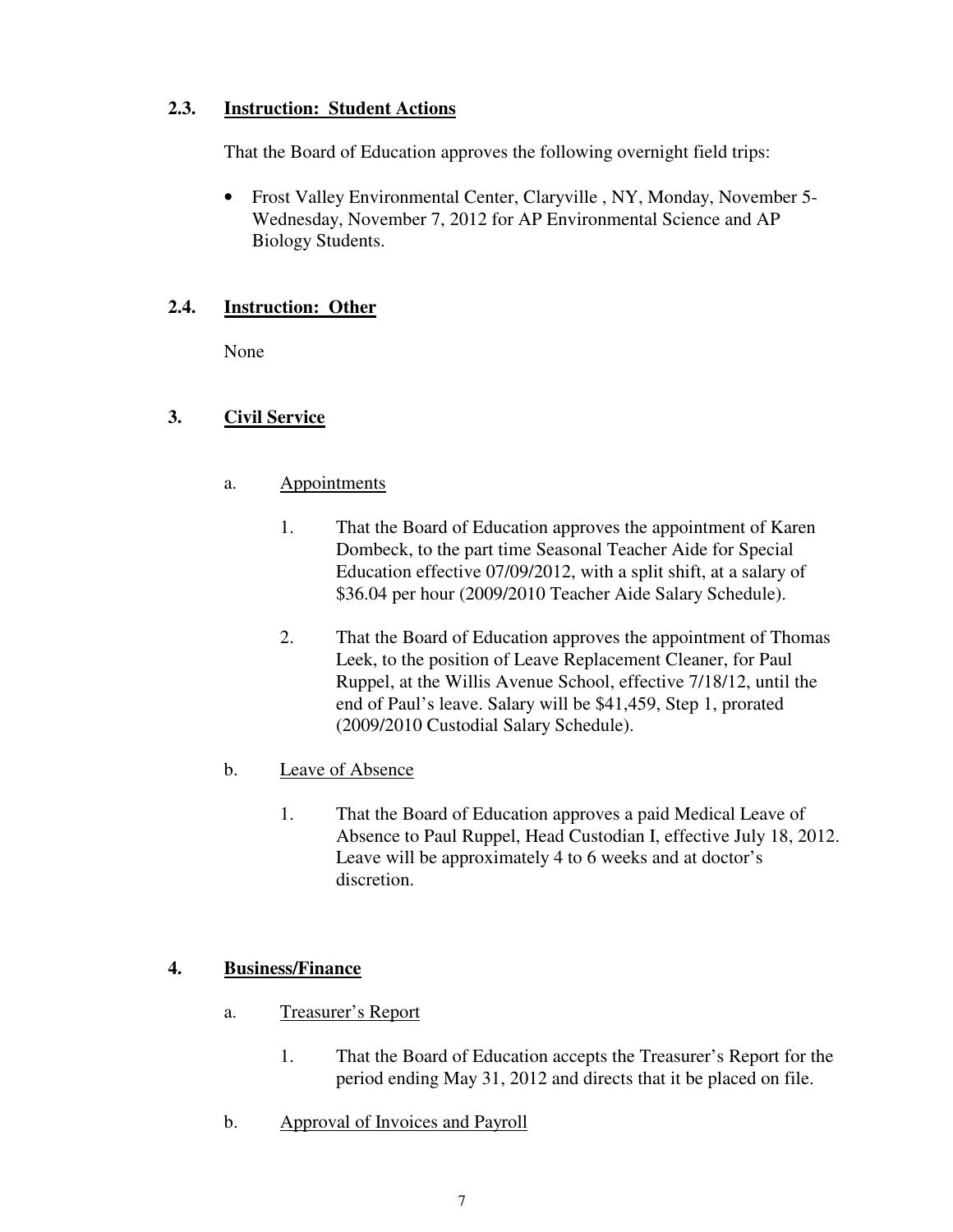1. That the Board of Education approves the Invoices and Payroll for the period ending June 30, 2012

| Warrant #23           | \$651,697.06   |
|-----------------------|----------------|
| Warrant #24           | \$1,253,271.43 |
| <b>TOTAL EXPENSES</b> | \$1,904,968.49 |
| PAYROLL #23& #24      |                |
| General               | \$8,619,498.81 |
| Fund F                | 160,241.27     |
| <b>TOTAL PAYROLL</b>  | \$8,779,740.08 |

#### **4.1. Business/Finance: Contract Approval**

- a. That the Board of Education approves the health contract providing health services for Mineola resident children attending non-public school located in Hempstead, between the Mineola UFSD and the Hempstead UFSD for the 2011- 2012 school year.
- b. That the Board of Education approves the 2011- 2012 AS-7 contract with Nassau BOCES in the initial estimated expense of \$3,311,380 in providing services throughout the school year.

#### **5. Other- Disposal of District Property**

- a. That the Board of Education approves the disposal of the following district property, according to Policy #6900:
	- 1) Lester Upright- Serial #246640- Piano was made in approximately 1954 and is in irreparable shape. Many keys are broken.

## **WALK-ON AGENDA**

#### **Adoption of District's Annual Professional Performance Review Plan**

**RESOLUTION # 10 – BE IT RESOLVED**, that the Board of Education herewith approves and adopts the District's Annual Professional Performance Review plan for classroom teachers and principals in compliance with the Education Law §3012-c, 8 N.Y.C.R.R. 30-2 and 8 N.Y.C.R.R. 100.2; and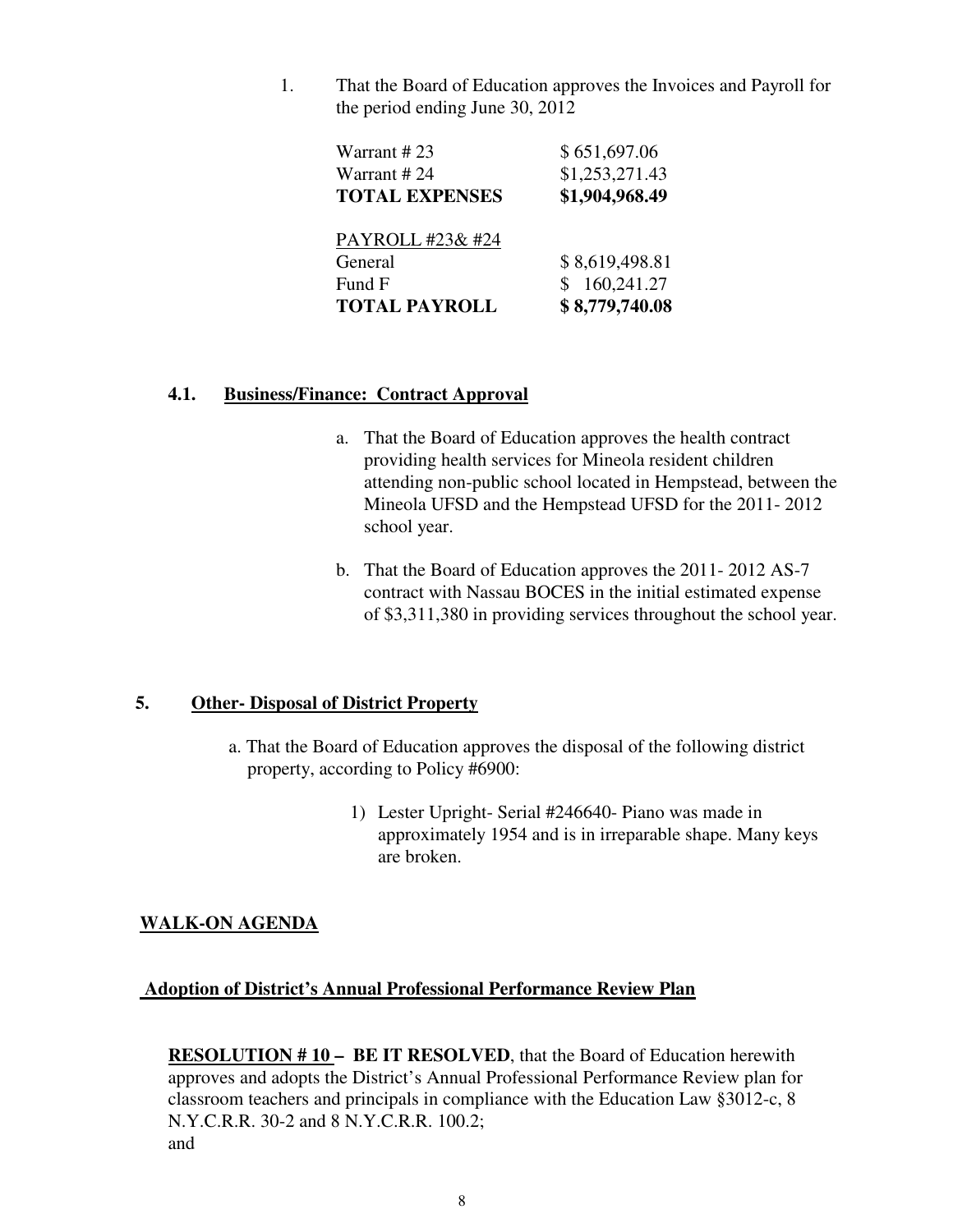**BE IT FURTHER RESOLVED**, that the Board of Education authorizes the Superintendent or his/her designee, consistent with the terms of the Annual Professional Performance Review plan, to complete the information in the online portal, "Review Room", and to submit the plan via the online portal, and/or via any other means allowable by law, to the Commissioner of Education for review.

| <b>Motion:</b> | <b>Arthur Barnett</b> |
|----------------|-----------------------|
| Second:        | Irene Parrino         |

Discussion: The Superintendent requested a brief executive session to discuss this item prior to the vote

| <b>Motion:</b> | <b>Arthur Barnett</b> |
|----------------|-----------------------|
| Second:        | Irene Parrino         |

.

All were in favor; there were no votes against and the Motion passed.

At 7:55pm, the Board returned from executive session and the meeting resumed.

Discussion: The Superintendent stated that NYS requires that each district negotiate and adopt APPR and then it must be submitted for approval. He stated that if it is not negotiated, they can impose APPR until negotiated with the teachers. The Principals have come to an APPR agreement and have signed it. The Superintendent stated that there is money attached to this process, if this is not submitted and approved by 1/1, the district will lose \$50,000. The teachers are aware that the principals have reached an agreement and have signed.

| Yes: | Christine Napolitano  | No: | None |
|------|-----------------------|-----|------|
|      | <b>Arthur Barnett</b> |     |      |
|      | Irene Parrino         |     |      |
|      | William Hornberger    |     |      |
|      |                       |     |      |

**Passed:** Yes

## **J. Public Comments**

There were no comments at this time. Mr. Hornberger stated that the floor would be opened again after the presentation.

## **K. Board of Education Reports**

- Comments from Board President
- Board Committee Report
- Superintendent of Schools' Reports & Comments
	- o Superintendent Comments
	- o Capital Updates
- Table Reports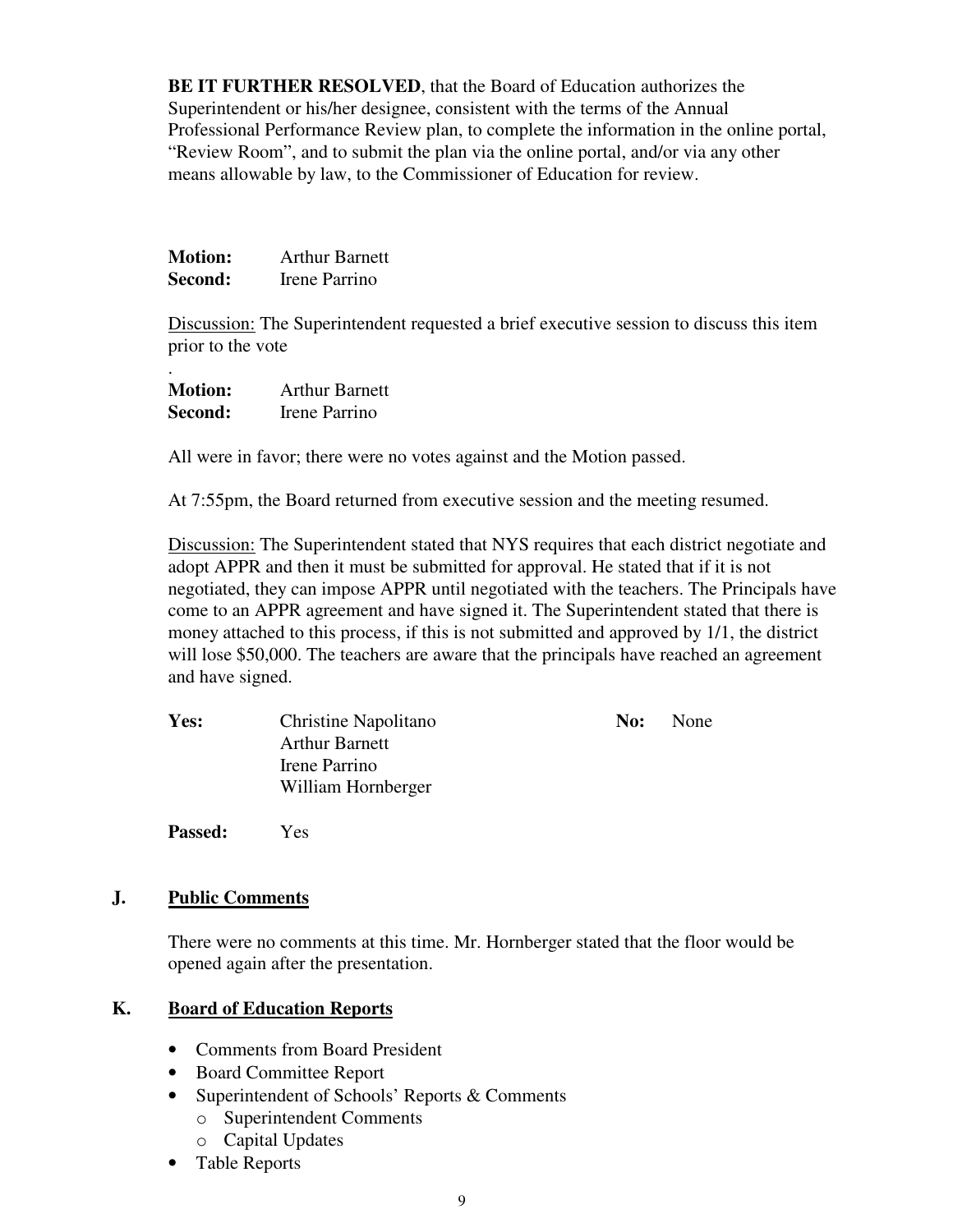- o Finance and Operations Report
	- Monthly Financial Report
	- Building & Grounds Report
		- **Building Usage**
		- **vandalism**
		- Work order status
	- Transportation Report
- Special Reports

\*Public Questions - Board Committee Reports; Student Organization Report; Superintendent's Report; Table Reports (All Finance & Operation Functions); and Special Report

Comments from Board President: Mr. Hornberger stated that the Board Retreats will take place over the next two weeks on 7/25 and 8/1. He stated that hopefully, there would be a report on 8/9. Mr. Hornberger also stated that the Board is looking to finalize the Superintendents evaluation.

## **Superintendent's Report:** Jackson Avenue Bus Loop

The Superintendent reviewed some of the scenarios for the Bus Loop and stated that each one has issues. In scenario 1 (option 1a), buses are located behind the school and the cost is \$191,000. In scenario 2 (option 1b), buses are located on Sayville Road and the cost is \$218,000. In scenario 3, parking would be moved and the cost is \$362,022 and the Superintendent added that this was the most controversial option. The final option to be discussed this evening was scenario 9, in which the parking would be moved to the top and buses would be on Sayville side (the doors of the buses would still be on the wrong side). The cost of this scenario is \$304,682. The Superintendent stated that there will be 8 large buses and 1 small bus at Jackson Avenue.

Mr. Hornberger asked the Board if there were any questions or comments. He also stated that he would like to narrow down the option and looked to get this job finalized soon. Mr. Hornberger asked the Superintendent what the committee suggested. The Superintendent stated that option #9 came from the committee and he added that school would not open with this job complete. He stated that Option 1A was the least expensive because it would only involve a curb cut and asphalt. The Superintendent stated that no option would be ready by 8/29, but hopefully would be complete by October.

Ms. Napolitano stated that it was her understanding that people did not want buses on Jackson Avenue as in option 9. The Superintendent stated that in option 9, the main lot can only be emptied after the buses are gone and the traffic will be stopped when the buses are cued. Ms. Napolitano stated that she feels this option takes away more green space and is in favor of option 1b. She stated that she prefers that no buses come out on Jackson for the children's safety.

Mr. Barnet inquired if the architects had certified that the back area can take the weight of heavy traffic. He also asked was the original purpose of the blacktop, recreational or for traffic. The Superintendent stated that H2m has not done this, and until the okay is given, no survey will be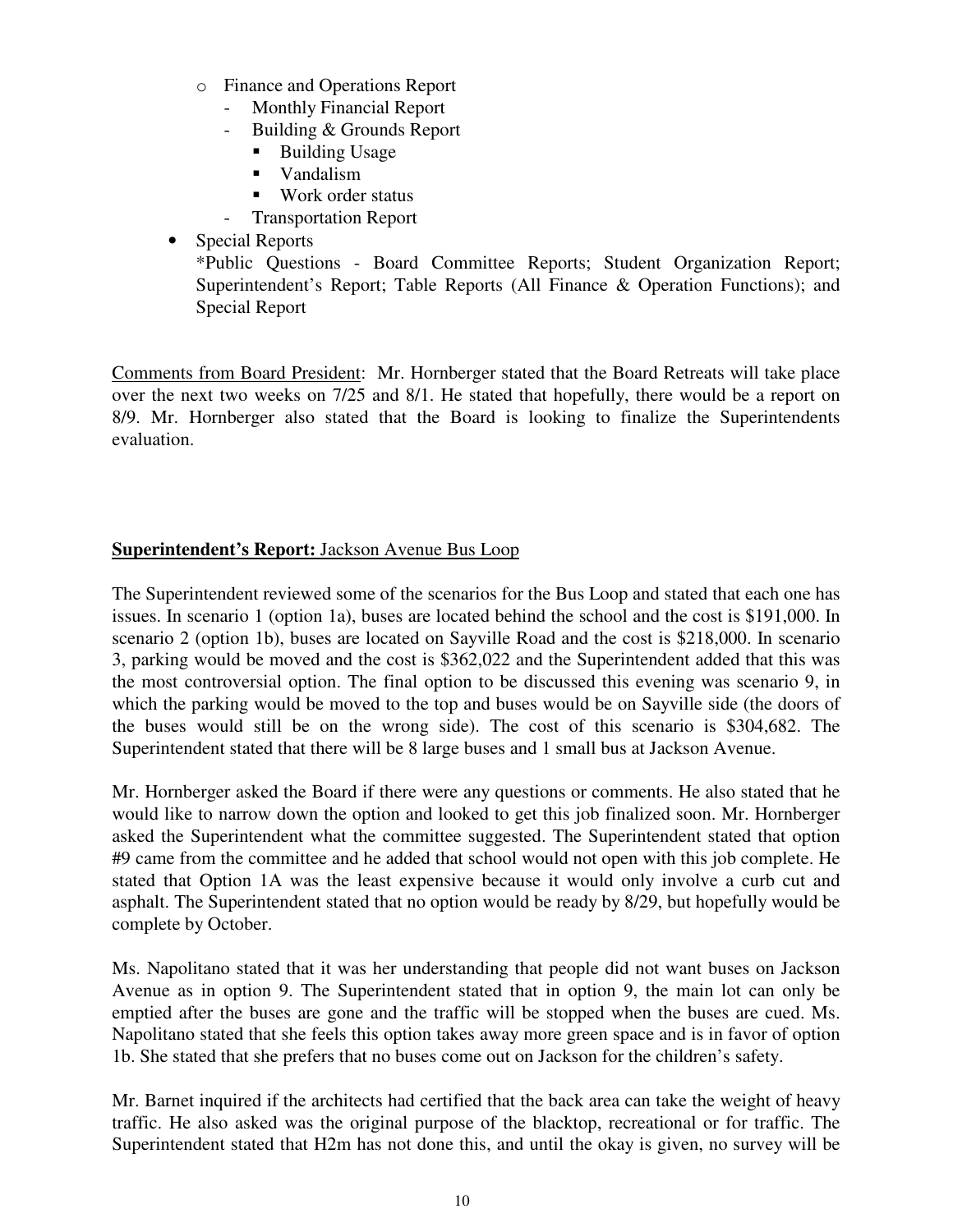done. Mr. Barnett stated that he prefers option 10 ( 6 buses cued to front spot to exit onto Jackson Avenue and 2 buses on the street on Sayville), and would like to see it priced out and to determine if it is feasible.

Mr. Hornberger stated that he prefers option 9 for various reasons. He stated to the Superintendent that the Board would like to see option 10 priced out. Mr. Hornberger added that this issue of the bus loop will be discussed at the retreat. The Superintendent added that he has not had the same group at the committee meetings at anytime. Mr. Barnett responded that he would like option 10 priced out and for the Superintendent to try to get the full committee together (or at least 70%). Both Mr. Barnett and Ms. Parrino stated that they would like to see option 10. Mr. Hornberger stated that there is no consensus tonight and he asked the Superintendent to reach out to the committee and try to get a quorum (70%). Mr. Hornberger asked the Superintendent for a time table for this to be complete. The Superintendent stated that he will try to get option 10 priced out by the retreat on Wednesday and he will send an e-mail to the committee tomorrow.

Mr. Hornberger opened the floor to public comments. The first speaker is Linda Ramos, parent, who stated that she is a committee member and had not made the meetings. Ms. Ramos stated that she was originally in favor of option 9, until she heard about option 10. She would like to keep bus traffic away from Sayville. Next speaker, Claudia Kessler, parent, stated that she does not like option 9 and feels it is very expensive for an option that not everyone loves. She feels it makesmore sense to have the buses on Marcellus and to stagger arrival and departure time. There were no other comments. Mr. Hornberger stated that he appreciates everyone's thoughts and safety of the children is paramount. He stated that the Board will continue to look for the best option.

The Superintendent stated that he has a few other issues to mention. He stated that this week IPAD training for the teachers in the Middle School. Summer School is up and running at the Middle School. The survey results are complete and they will be discussed at the retreat. The State scores will be printed this week and parents will receive them on approximately 7/30. The Superintendent stated that he is not happy with the scores and would like to look at scores and determine if what is being taught is aligned to state tests. He added that next year, NWEA norm will be aligned to State. The Superintendent stated that we also need to remember when looking at the state scores that the State is in flux, the test were 3 times as long and were much different than last year. He stated that we are not where we need to be and we need more rigorous learning. But, he stated that it is very important that kids enjoy learning.

The Superintendent stated that he is in need of an executive session.

## **L. Executive Session** Time: 8:55 p.m.

At 8:55pm, a motion was made for the Board of Education to go into executive session to discuss employee issues and the external audit.

| <b>Motion:</b> | <b>Arthur Barnett</b> |                 |
|----------------|-----------------------|-----------------|
| Second:        | Christine Napolitano  |                 |
| Yes:           | Christine Napolitano  | <b>No:</b> None |
|                | <b>Arthur Barnett</b> |                 |